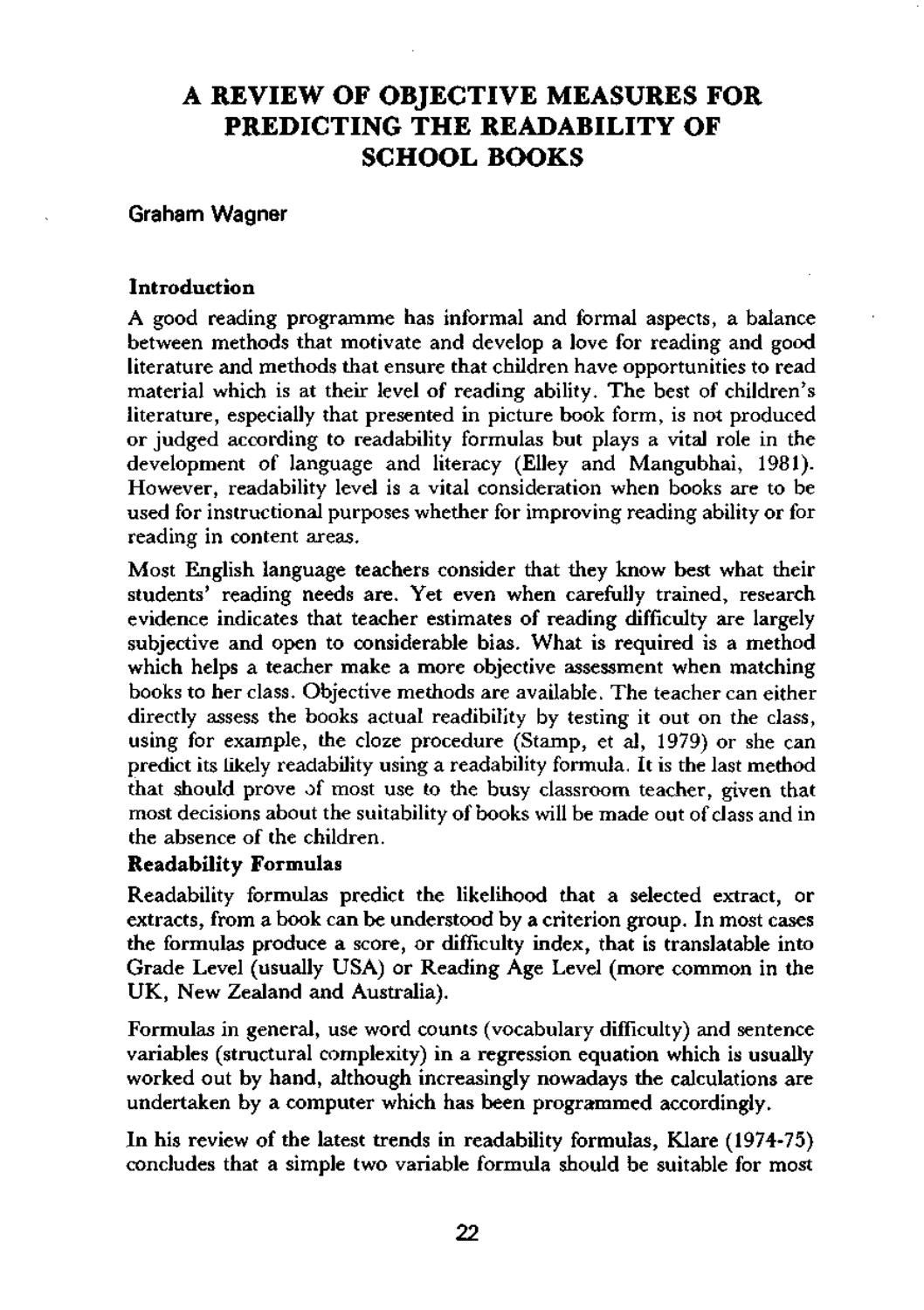purposes, especially if one variable is a word or semantic variable (such as counting word length or counting the number of words not on a special list of familiar words) and the other is a sentence or syntactic variable (such as the average sentence length). Of the two the word variable is the more highly predictive when each is considered singly, for other languages as well as for English, but the sentence variable can also make an important contribution too. Klare says "It may seem surprising that counts of the 2 simple variables of word length and sentence length are sufficient to make relatively good predictions of readability. No argument that they *cause* ease or difficulty is intended; they are merely good *indices* of difficulty." (p. 97). As can be seen below not all formulas use, nor need, a sentence variable.

#### **Two Long Established Readability Formulas**

Most readability formulas can be a little "off-putting" unless one has ready access to a calculator. For example, two well-known formulas are expressed methametically as follows:

- (1) Dale-Chall formula (1948)  $Xc50 = .1579X<sub>1</sub> + .0496X<sub>2</sub> + 3.6365$ Where  $Xc50$  = reading grade score of a pupil who could answer one half the test questions on a passage correctly;  $X_1$ =Dale score, or percentage of words outside the Dale list of 3000:  $X_0$ = average sentence length in words.
- (2) Flesch formula (1948)

 $RE = 206.835 - .846$  wl  $- 1.015$  sl

- When. RE = Reading Ease;
	- $wl$  = number of syllables per 100 words;
	- $sl = average number of words per sentence.$

(To change RE scores to US school grades four algorithms are used).

Not all formulas are mathematical regression equations such as the Dale-Chall and the Flesch. Some like the Fry Readability Graph and Mugford Chart use graphs and charts to simplify calculations. In a few cases such as the Elley (1969) Noun Frequency Method there is no regression equation involved but like the Botel (1962) method of predicting readability it is used as if it were a formula. Furthermore it is included here because of its high validity as a measure of predicting readability in the South Pacific and because, more importantly, it is comparatively easy to use.

## **Limitations of Readability Formulas**

The limitations of Readability Formulas have been reported elsewhere (Klare, 1963); (Blair, 1971); (Carozzi, 1972); Otto and Smith, 1970); Tremaine and Wagner, 1980).

Briefly the following points should be noted: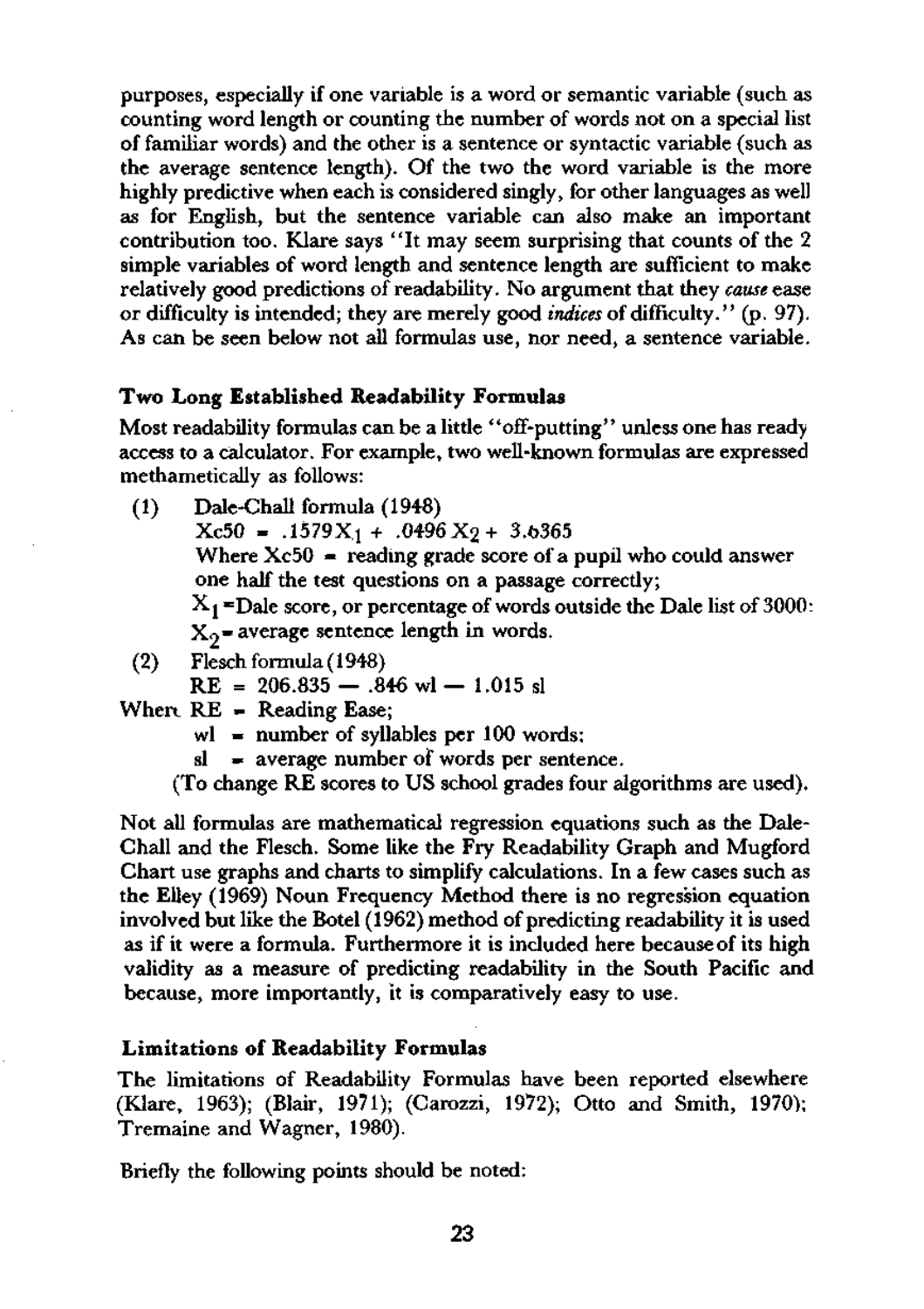- (1) Formulas measure only one aspect of writing-style: thy indirecdy touch on the content, and say nothing about organisation, word order, format or imagery. They do not take into account the motivation, previous experience and intelligence of the readers.
- (2) Formulas measure only one aspect of style-difficulty: they do not measure a writer's dramatic effectiveness or ability to create a mood.
- (3) Formulas do not even measure difficulty perfecdy: they are seldom accurate to (or even within) one grade or reading age level. Furthermore they are prone to sampling and application error.
- (4) Formulas are not measures of good style: poor writing may be quite readable according to a formula score but this information would not help the writer to improve his writing.

Even though style is only one characteristic of a piece of prose, it is an important one in terms of its relationship to reading speed, acceptability, understanding and learning. Klare (1963) puts the case for formulas when he says: "If formulas are thought of as efficient predictors of difficulty, more accurate in prediction than individual writers most of the, time, that is all that should be expected"  $(p.25)$ . Therefore a readability index is a useful starting point for a writer in editing his work, and for that matter, a teacher or parent in choosing books for children.

# **Selecting an Appropriate Readability Formula**

With over 100 formulas to choose from it is a difficult job to sift through the mountain of data available and pick the right one. Fortunately, there have been extensive reviews of readability formulas in recent years which are designed to make the selection of the right formula, for the task in hand, a comparatively easy matter.

The following is an adaptation of an NZCER Set article (Wagner, 1981):

Which Readability Formula Should the Teacher Use?\*

There are two major selection criteria:

- 1. The predictive accuracy of the formula.
- 2. The speed with which an answer can be obtained.

Secondary criteria for consideration are:

- 3. The range of applicability (whether it was to be used on children's and/or adult reading material).
- 4. Its ability to measure the level of abstraction and difficulty of ideas rather than mere style difficulty.
- 5. Its usefulness for assessing reading materials not in ordinary test (e.g., tests and questionnaires).

Because of the exclusiveness of the criteria it is impossible to designate one best formula. However, here are some general suggestions which apply in

\* See Appendix I for References.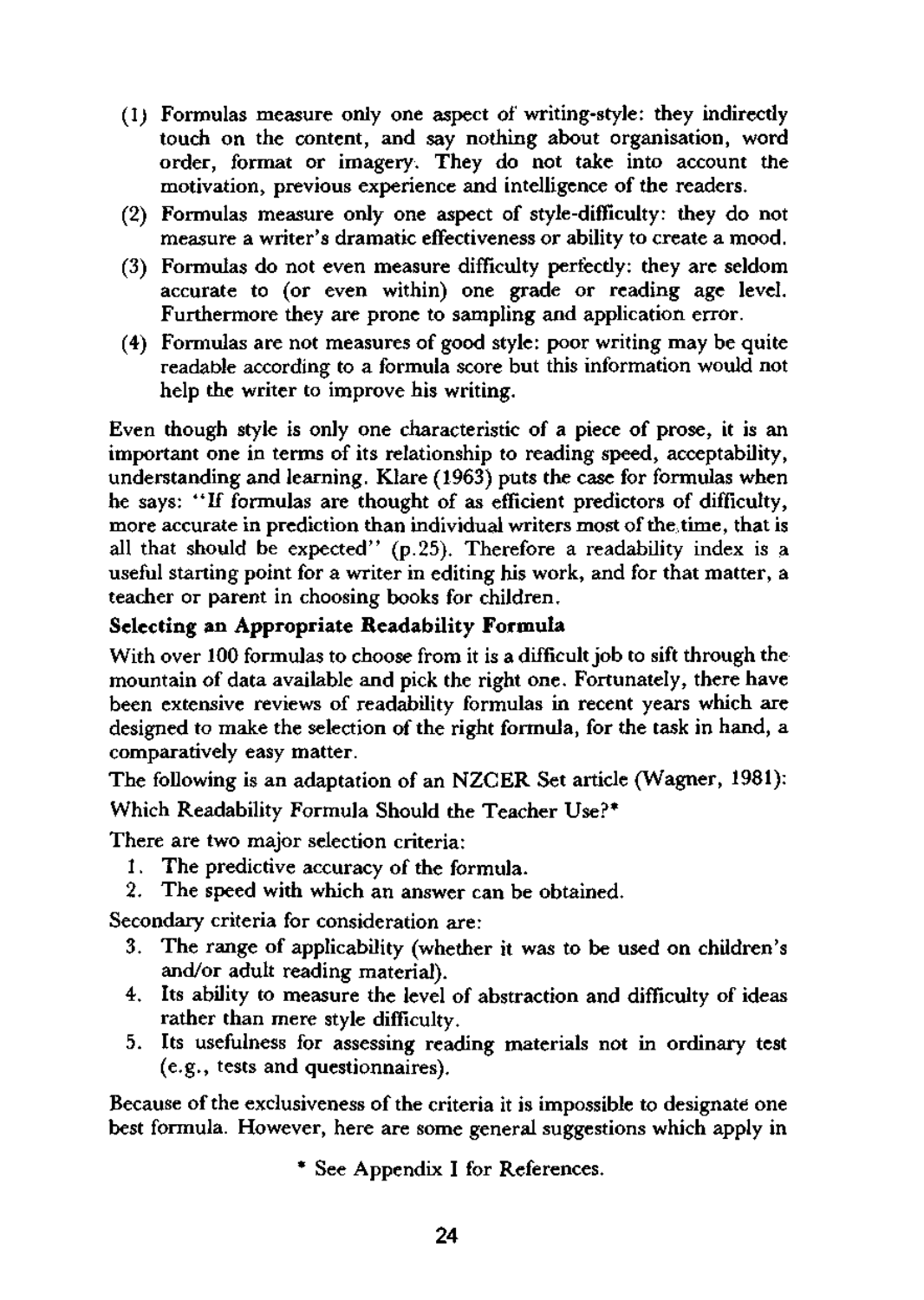most cases to formulas intended primarily for adult materials but which will in most cases also reach down to low school reading age levels. These are as follows:

(1) *The Most Accurate Formula:* 

Dale-Chall formula: See the recalculated versions by Powers, Summer and Kearl (1958) and Holmquist (1968).

- (2) *The Fastest Formulas:* 
	- 1. Farr-Jenkins-Paterson: Simplication of the Flesch Reading Ease Formula.
	- 2. Gunning: Fog Index.
	- 3. Fry: Readability Graph.
	- 4. Mugford: Readability Chart.
	- 5. McLaughlin: Smog Grading Formula.
- (3) *The most popular formula:*  Flesch Reading Ease formula: This is a compromise choice between the Dale-Chall and the Farr-Jenkins-Paterson version of the Flesch).
- (4) *A formula for non-text material:*

Forbes-Cottle formula: This formula is designed for use with psychological tests and inventories but relies on an out-of-print version of the Thorndike Junior Century dictionary and is therefore rather limited in its application.

While the Flesch Reading Ease formula extends down to 10-year-olds and the Dale-Chall formula to 9-year-olds there are advantages in using a formula designed specifically for children. A list of suggestions is as follows:

(5) *Popular general formulas for children's materials:*  Bormuth formulas — 35, 45, 55 per cent cloze criterion formulas (9-17 years). Elley Noun Frequency Method: Relates to PAT levels 1-10 (from 8 to  $15 + \text{years}$ ). Washburne-Morphett formula: 6-to 14-year-olds: Lorge formula: (8- to 17 year olds).

The Washburne-Morphett is the most widely used overseas and is considered the most accurate. The Elley Noun Count has more potential in Australia, New Zealand and the South Pacific.

(6) *Formulas for the lowest children's levels:* 

Spache formula: 6- to 8-years. Wheeler and Smith formula: 5- to 9-years Harris and Jacobson formulas: 6- to 9-years and 9- to 12-years.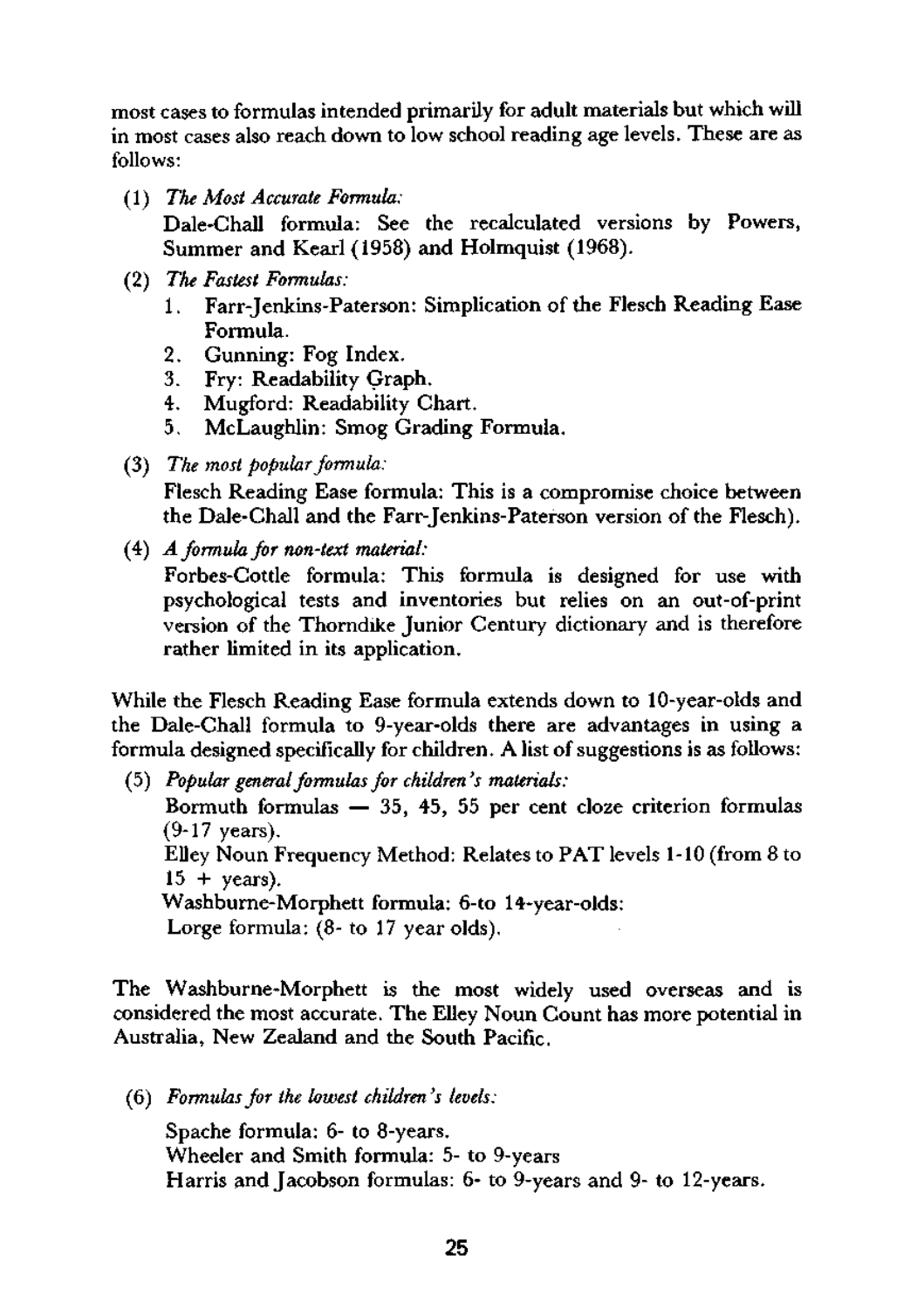(7) *Formulas for special tasks:* 

Jacobson formula: Chemistry and physics textbooks from high school to college level. Rogers formula: Oral comprehension 6- to 17-years. Shaw formula: 9-year-old science. Henshall formula: (shorthand dictation).

(8) *A formula for measuring abstractness:*  Bloomer formula: Approaches the problem of measuring the abstractness of writing by working out the adverbial load.

# **Selecting the Best Formula**

Without a doubt, validation research on readability formulas in Europe and North America over the years has proved that the Dale-Chall formula is consistently the best. Be that as it may, the Dale-Chall is also one of the most tedious to use. Hence, teachers and authors have preferred easier, but slightly less valid measures as long as they can be assured that these have an acceptably high degree of age level accuracy (i.e. can predict true reading levels with no more error than about plus, or minus, 6 months).

In a recent comparative study of well-known formulas, or their equivalents, Harrison (1980) demonstrated that two formulas, the Dale-Chall and the Mugford had the highest levels of Validity and Age Level Accuracyalthough both missed out somewhat in an ease of application comparison. however bodh missed out somewhat especially the Dale Chall,in an ease of application comparison.

Although mentioned, but not reviewed by Harrison, a readability measure used extensively in New Zealand, and to a certain extent in Australia and the South Pacific, is the Noun Frequency Method (Elley, 1969). This method has the high predictive validity and reliability of the Dale-Chall and the Mugford with the additional bonus of being easier to use. Because of the Noun Count's obvious utility in this part of the world, and because the Mugford is new and one of the few readability measures with the validity and reliability of the Dale-Chall developed outside North America, both measures are utilised below to illustrate how readability assessment of the non-mathematical kind works. It is left to the reader to decide which one to use, for both have all the requirements of a good readability formula.

It should be noted that neither the Mugford nor the 2000 Nouns used in the Noun Frequency method are included here because they are readily available elsewhere (See Elley, 1980, and Mugford, 1970).

# **Two Readability Formulas**

Readability formulas usually require the use of a small pocket calculator to work out the calculations involved although the two that follow use tables or a word frequency list so that the degree of mathematical skill required by the teacher, or author, is nothing more than the ability to add and divide numbers.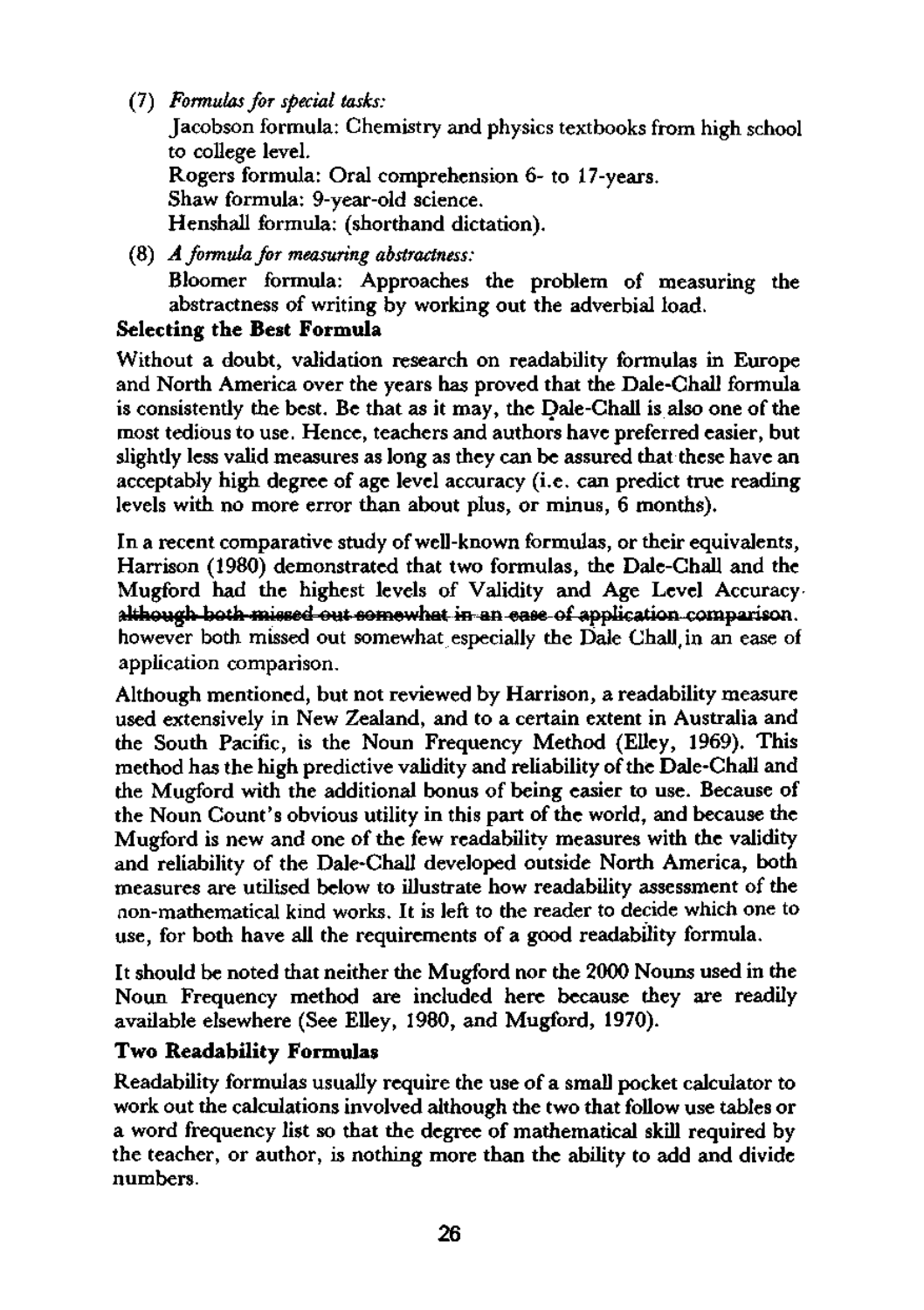1. *The Mugford Chart* 

The Mugford Chart (1970) intended for use with children from 5½ years to 15 years, has been "intuitively" derived after years of research and classroom tests. It has now been extended for use with adults.

Mugford uses a letters-per-word variable that takes into account monosyllabic words like "queue" which many formulae would ignore. In addition, Mugford uses a sentence length in words variable and like the Noun Frequency Method takes repetition into account. To get a final score involves only the addition of four whole numbers. The score, given as a Difficulty Index, is interpreted as a UK Reading Level if it is less than 16. (To turn a UK Reading Level into a US Grade Level simply deduct a constant 5. To do the reverse add a constant of 5).

The method is as follows:

- (1) Count a 100 word sample treating hyphenated words (e.g. closefitting) as separate words. Count contracted words such as couldn't as one word. Count each number expressed in figures as a word.
- (2) Make up four lists of words in the sample as follows: *List 1* Contains all *polysyllabic* words (i.e. words of three or more syllables). *List 2* Contains *non-polysyllabic* words (i.e. words of one or two syllables) seven or more letters long. *List 3 and 4* Contain respectively the six-letter and the five-letter

words of one or two syllables.

Note: Do not list any word more than once and count derived words as separate from the base words (e.g. child, children, children's should be regarded as separate words). Proper nouns, representations of animal noises, nonsense words, etc., should be treated in the same way as ordinary words, but numbers expressed in figures should not be *listed.* 

- (3) Count the number of words in each list. Find the word length score for each list from a Table designed for this purpose, then add these scores together to obtain the word length score for the passage.
- $(4)$  Next, count the number of sentences noting that, "Where are you?" he cried., is classified as one sentence only.
- (3) Find the Difficulty Index by inserting the word length score from 3 above in the appropriate column of a Second Table. (If the Difficulty Index is 7.2 or less the user is referred to the article by Mugford in the references for the special procedure designed to determine reading age levels between 5.5 and 7.2 years).

2. *The Noun Frequency Method* 

Although not a regression equation the Noun Frequency Method, devised by Elley (1969), is used as a formula. Elley found, after investigating various approaches to assessing readability, that the best single predictor of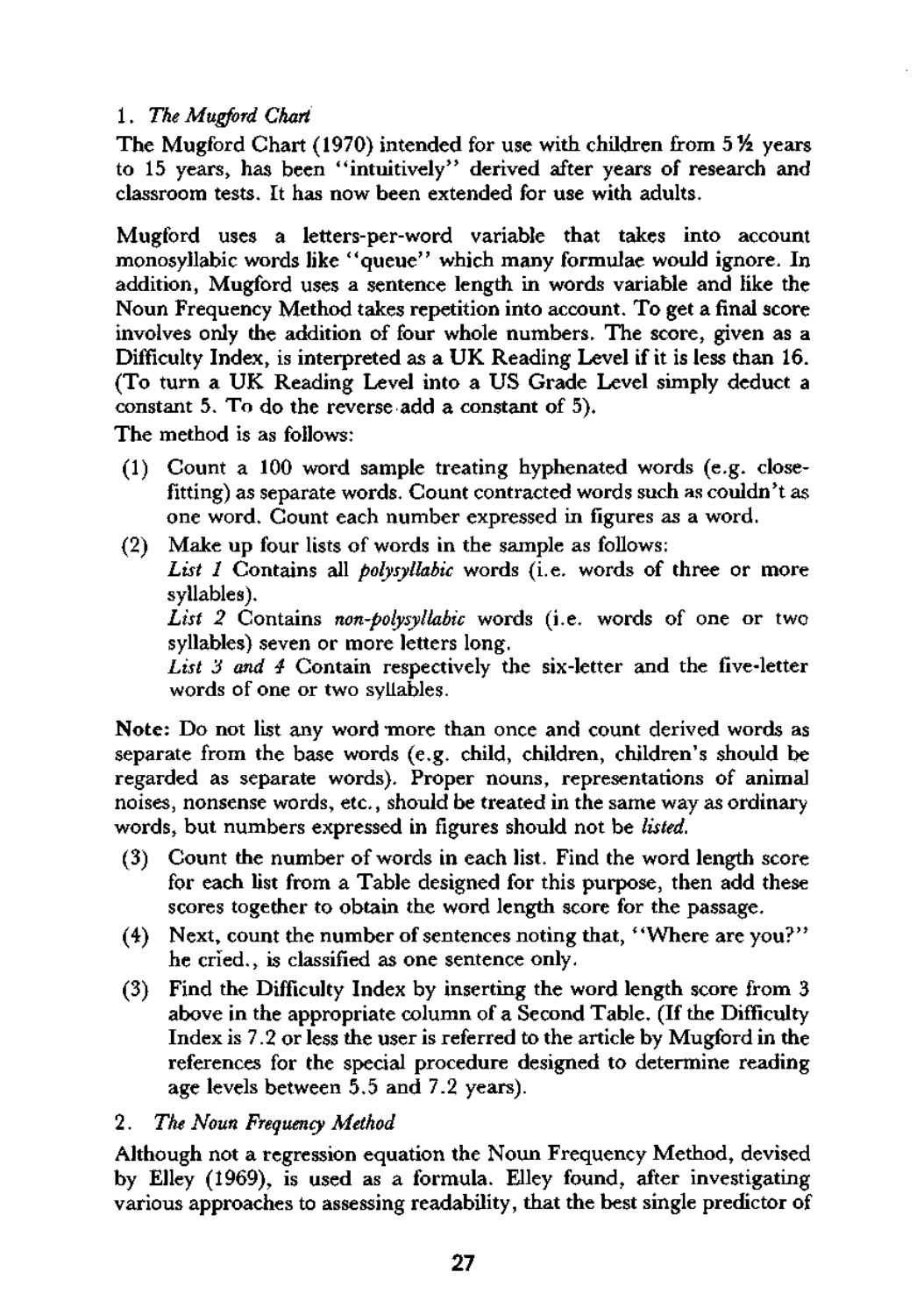readability was some measure of vocabulary load. Choosing nouns he discovered that the frequency of nouns in five series of passages correlated more highly than other measures (including the Dale-Chall) with judges' criteria of difficulty for the passages. This method consists of choosing at least 25 nouns and then assessing their frequency using a special list of 2000 nouns. (See Elley (1980) for details.)

Briefly, the mediod consists of:

- (1) Select three passages at random from a story or book, each long enough to contain at least 25 different nouns.
- (2) Identify the nouns in each passage and using a special list of 2000 nouns, record the fequency level of each noun. Nouns on the list are rated from 1 to 8. Nouns not on the list are rated 9.

Note the following:

- (a) Nouns in a passage are counted only once.
- (b) Do not count people's names.
- (c) Give plural nouns the same rating as single nouns.
- (d) Hyphenated words follow the normal rules.
- (e) Doubtful words are best omitted (e.g. gerunds, abbreviations, and recently covered, widely known words not on the list).
- (3) Add up the frequency level numbers and divide by the number of nouns.
- (4) Refer to Table I in Appendix II to determine the approximate age range level for which the reading material is considered suitable for instructional purposes.

### **Two Examples to Demonstrate How the Mugford Chart and Noun Count Methods Are Used**

*Extract One* Taken from "Stories for Us — Part 3" , p.33, and used in Fiji in the third term of Class 5.

(Note: Nouns have been italicised for later use.)

"Long ago there were no coconut *trees* in *Samoa.* At that *time* there lived a *woman* called Pai on the *island* of *Savaii.* 

One *day* Pai wanted some salt *water* for cooking and she went down to the *sea*  to get some. In those days *people* did not have *buckets* because there were no *shops* then. But the *Samoans* knew how to make *pots* and *cups* from *clay,* and Pai carried a cup made of clay when she went down to the sea. She filled it up with water and returned *home.* While she was walking, she saw a tiny *eel*  swimming in the cup. She decided to show it to her *daughter,* Sina.

Sina was excited when she saw the tiny eel. She decided to keep it. "It will make a nice *pet*," she said. "I'm going to feed it and make it grow bigger."

Sina put the eel in a cup which was filled with sea water, and every day she fed her pet. Soon the eel grew too big for the cup. Sina went to her *father*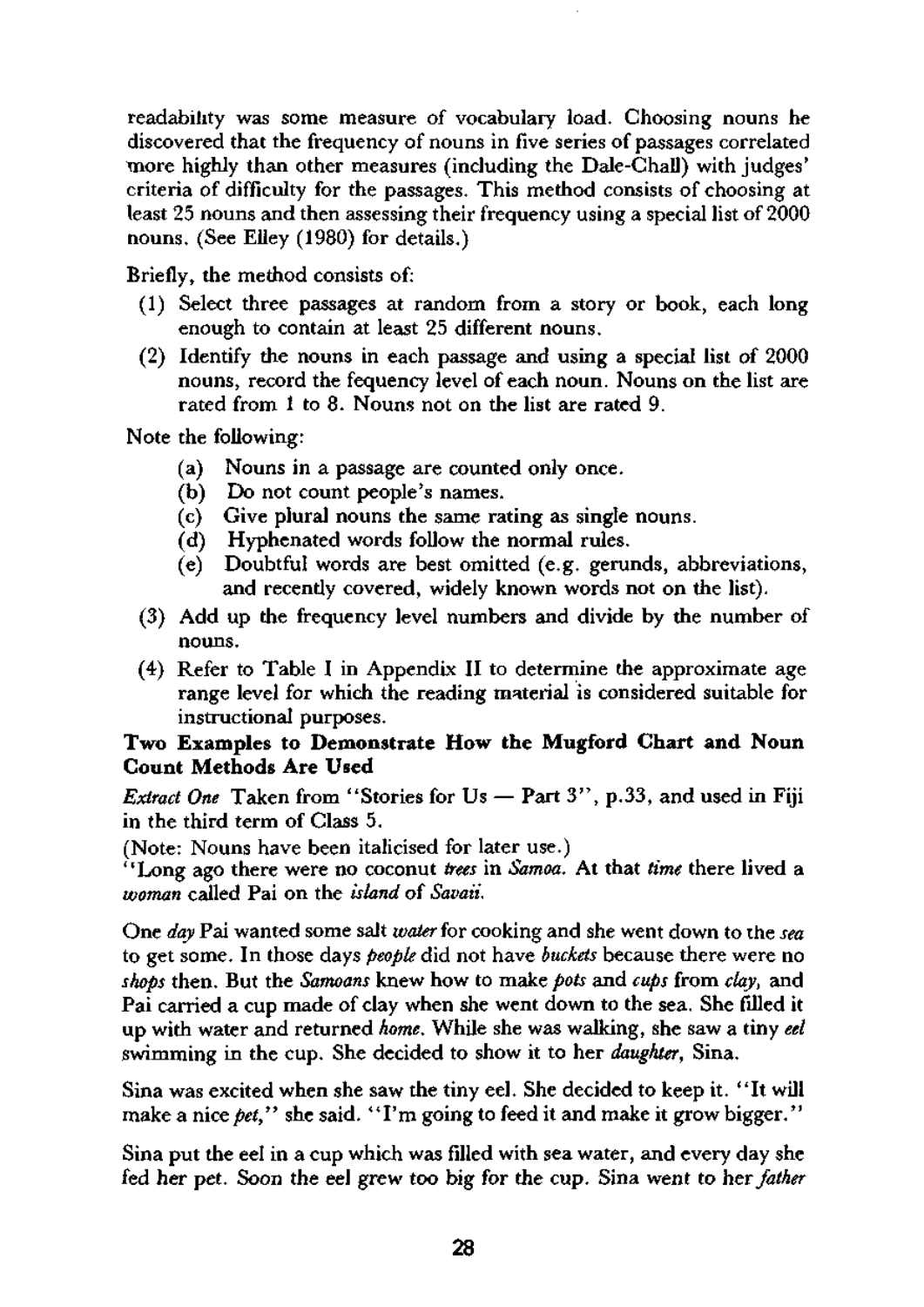and said, "Where can I keep my eel, Father? It's too big to live in the cup any longer."

**"I'll** dig a *pond* for it, " her father said.

Sina's father dug a pond which was large enough for the eel to move about in the water. Sina was very pleased. Every day she went down to the pond to feed her eel. She thought it was a wonderful pet until one day the eel made her feel very frightened.

On that day Sina's *parents* were away in their *plantation.* When Sina went to feed the eel, she found it waiting at the *place* where she always gave it its *food.* The girl bent down with some food in her hand and in the next minute, she jumped back with a cry.

### **Mugford Chart Analysis of Extract One**

Note that two sections of 100 words each have been used to assess the overall Difficulty Index. The first section starts with the word "Long ... " and the second with the word "Sina's ... "

**Section I** – Number of Sentences = 6.65 i.e. 7

| List 1<br>(polysyllabic<br>words)                   | List 2<br>(one or two<br>syllable words -<br>7 letters or<br>more)             | List 3<br>(Six letter<br>words)                              | List 4<br>(Five letter)<br>words)                                                  |
|-----------------------------------------------------|--------------------------------------------------------------------------------|--------------------------------------------------------------|------------------------------------------------------------------------------------|
| coconut<br>Savaii<br>Samoan<br>Samoa<br>(4)<br>(16) | cooking<br>buckets<br>because<br>carried<br>returned<br>walking<br>(6)<br>(15) | called<br>island<br>wanted<br>people<br>filled<br>(5)<br>(8) | there<br>trees<br>lived<br>woman<br>water<br>those<br>shops<br>while<br>(8)<br>(8) |

Word length =  $10 + 15 + 8 + 8$  $= 47$ Difficulty Index  $= 8.5$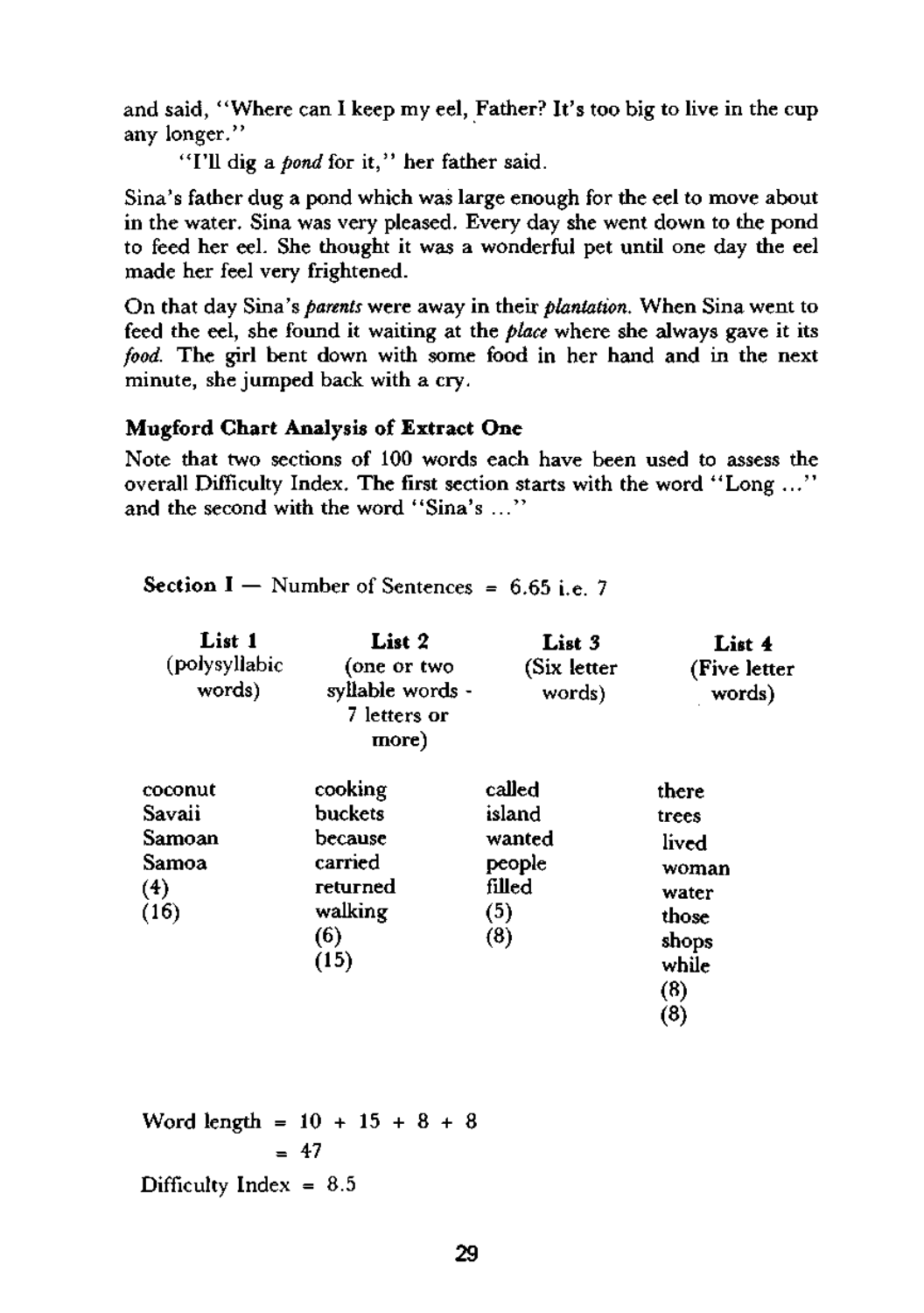|  |  | <b>Section II</b> — Number of Sentences = $6.86$ i.e. 7. |
|--|--|----------------------------------------------------------|
|--|--|----------------------------------------------------------|

| List 1                    | List 2                                                          | List 3 | List 4 |
|---------------------------|-----------------------------------------------------------------|--------|--------|
| wonderful                 | pleased                                                         | father | Sina's |
| plantation                | thought                                                         | enough | which  |
| (2)                       | frightened                                                      | always | large  |
| (8)                       | parents                                                         | jumped | about  |
|                           | waiting                                                         | (4)    | water  |
|                           | minute                                                          | (6)    | Every  |
|                           | (6)                                                             |        | until  |
|                           | (15)                                                            |        | their  |
|                           |                                                                 |        | found  |
|                           |                                                                 |        | place  |
|                           |                                                                 |        | where  |
|                           |                                                                 |        | (11)   |
|                           |                                                                 |        |        |
|                           | Word length = $8 + 15 + 6 + 11$                                 |        | (11)   |
|                           | $= 40$                                                          |        |        |
|                           |                                                                 |        |        |
| Difficulty Index. $= 8.0$ |                                                                 |        |        |
|                           | Average Difficulty Index over both sections = $(8.0 + 8.5 + 2)$ |        |        |
| $= 8.25$                  |                                                                 |        |        |

UK Reading Level  $= 8.25$  years

### **Noun Frequency Method Analysis of Extract 1**

Note that the extract should contain at least 25 separate nouns. In the extract counting stops with the sentence ending with the word "food".

## **Noun Count**

| trees 1                        | Savaii 9               | people 1  | cups 2     | pet 2             |  |
|--------------------------------|------------------------|-----------|------------|-------------------|--|
| Samoa 9                        | day 1                  | buckets 5 | clay 3     | father 1          |  |
| time 1                         | water 1                | shops 2   | home 1     | pond 4            |  |
| woman 2                        | plantation 6 Samoans 9 |           | eel 9      | parents 3         |  |
| island 3                       | sea 1                  | pots 6    | daughter 4 | place 1<br>food 2 |  |
| Average Frequency Level $= 89$ |                        |           |            |                   |  |
|                                |                        | 26        |            |                   |  |
|                                |                        | $= 3.42$  |            |                   |  |

By reference to the Chart in Appendix II it is possible to work out the Approximate Reading Age Level. In this case it is *8 to 9 years .*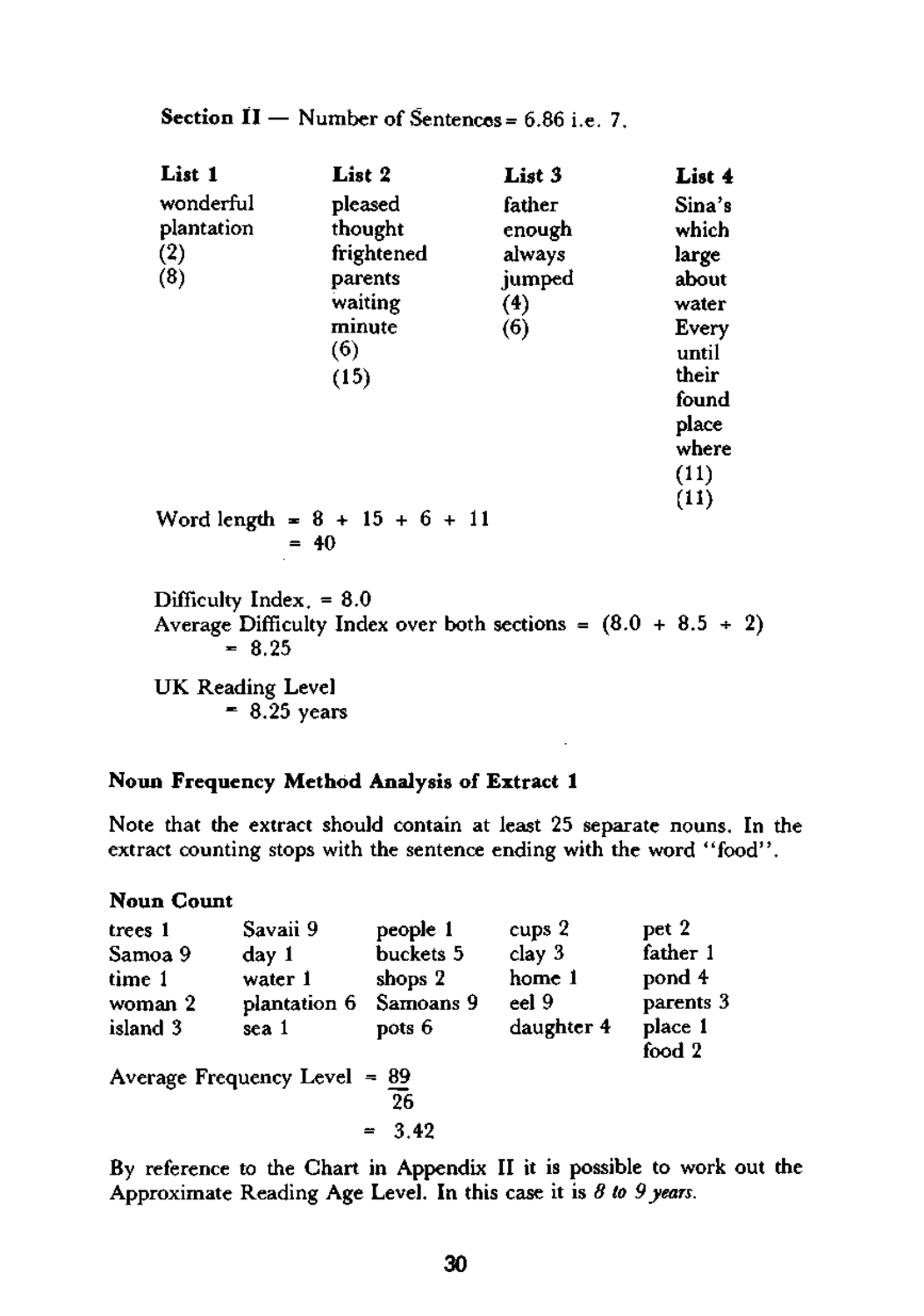*Extract Two* Taken from "Link 4 — Pupils Book", p. 141 used in Fourth Form English classes in Fiji.

"They knew they were in a desperate *situation*, no matter how much the *wind* might drop. The *ship* stayed firmly stuck on the *sandbar,* and they had to think of saving their *lives* as best they could A *lifeboat* had been tied to the *stern* before the *storm,* but it must have broken free and had either sunk or to think of saving their *lives* as best they could. A *lifeboat* had been tied to the great *deal* of *doubt* as to how they could release and launch it safely, while being thrown about by the heavy seas. However, there was no *time* to debate the *problem,* for the ship was still taking a battering from the *waves*  and could break into *pieces* at any *moment.* 

The *mate* took hold of the lifeboat. With the help of the *rest* of the *men,* he fought against the *weather* to release and lower the lifeboat over the ship's *side* without being crushed by it as it swung wildly. The men then took their lives into their *hands* and jumped into the lifeboat as it tossed and dipped insanely below them. With the *salt* burning dieir *eyes,* they peered ahead through the *spray* to find the *shore.* Their only hope was to find a bay or the mouth of the river where they could shelter in the smoother water. But would their tiny craft reach the shore?"

### **Mugford Chart Analysis of Extract Two**

Note that two sections have been used. The first starts with the word ' 'They  $\ldots$ " and the second with the words "The mate  $\ldots$ ".

**Section 1:**  Number of sentences = 4.2 i.e. 4

| List 1    | List 2   | List 3 | List 4 |
|-----------|----------|--------|--------|
| desperate | sandbar  | matter | might  |
| situation | lifeboat | stayed | stuck  |
| another   | release  | firmly | think  |
| However   | (3)      | saving | their  |
| (4)       | (7)      | before | lives  |
| (16)      |          | broken | could  |
|           |          | either | stern  |
|           |          | driven | storm  |
|           |          | launch | board  |
|           |          | safely | there  |
|           |          | thrown | great  |
|           |          | (11)   | doubt  |
|           |          | (17)   | while  |
|           |          |        | being  |
|           |          |        | about  |
|           |          |        | heavy  |
|           |          |        | could  |
|           |          |        | (17)   |
|           |          |        | (17)   |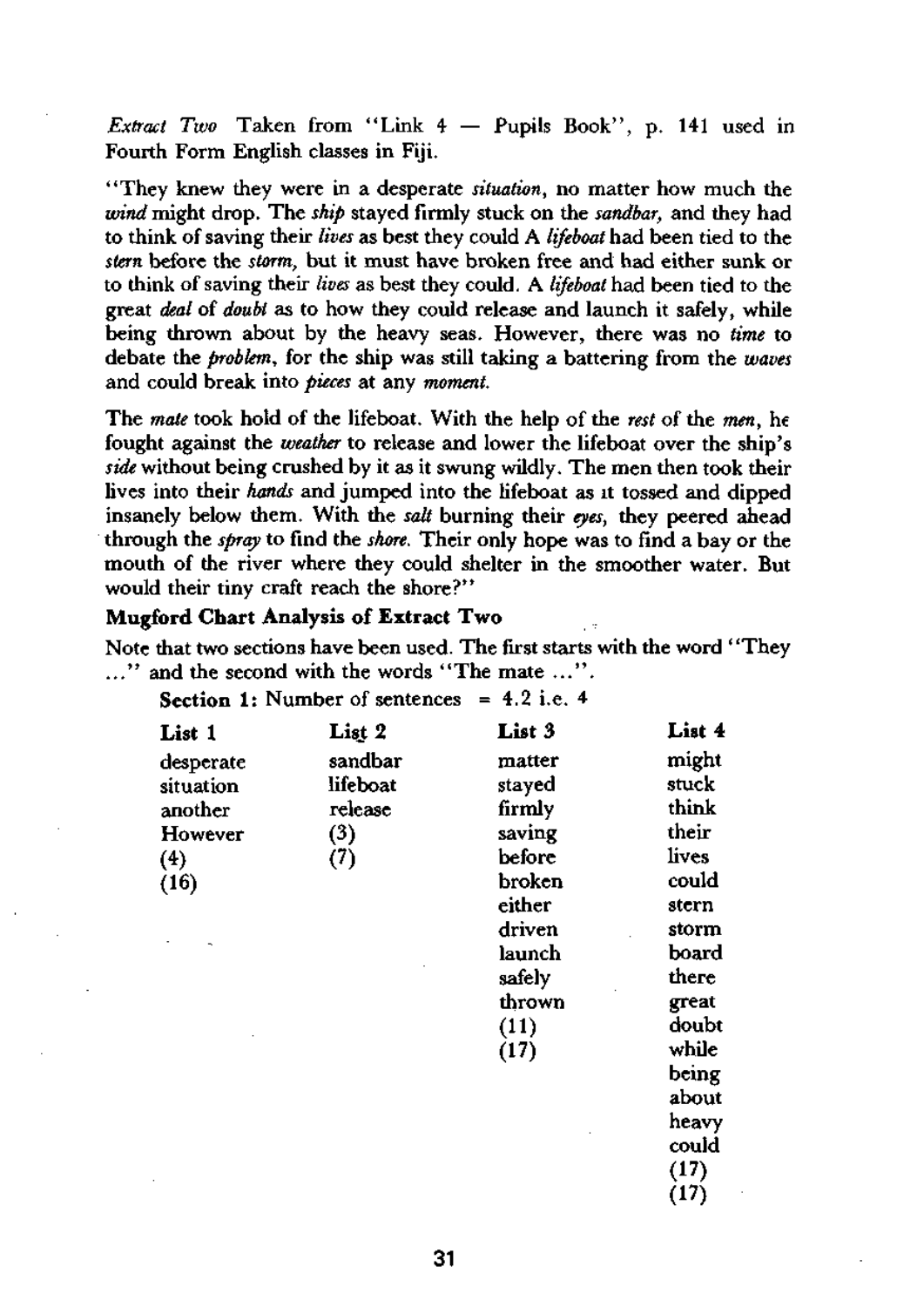Reference to a Mugford Chart gives the above word length scores and the Difficulty Index as follows:

| Word length             |                                              | $\qquad \qquad =$ | 57                   | r.                                                                      |
|-------------------------|----------------------------------------------|-------------------|----------------------|-------------------------------------------------------------------------|
| Difficulty Index        |                                              | $=$               | 10.1                 |                                                                         |
| UK Reading Level        |                                              | $\equiv$          | 10.1 years           |                                                                         |
|                         | <b>Section II:</b> Number of Sentences $= 5$ |                   |                      |                                                                         |
| List 1                  | List 2                                       |                   | List 3               | List 4                                                                  |
| insanely                | lifeboat                                     |                   | fought               | lower                                                                   |
| $\left(1\right)$        | against                                      |                   | wildly               | being                                                                   |
| (4)                     | weather                                      |                   | jumped               | swung                                                                   |
|                         | release                                      |                   | tossed               | lives                                                                   |
|                         | without                                      |                   | dipped               | their                                                                   |
|                         | crushed                                      |                   | peered               | hands                                                                   |
|                         | burning                                      |                   | (6)                  | below                                                                   |
|                         |                                              | smoother          | (9)                  | ahead                                                                   |
|                         | through                                      |                   |                      | spray                                                                   |
|                         | shelter                                      |                   |                      | shore                                                                   |
|                         |                                              |                   |                      | mouth                                                                   |
|                         | (10)                                         |                   |                      | river                                                                   |
|                         | (25)                                         |                   |                      | where                                                                   |
|                         |                                              |                   |                      | could                                                                   |
|                         |                                              |                   |                      | water                                                                   |
|                         |                                              |                   |                      | ships                                                                   |
|                         |                                              |                   |                      | (16)                                                                    |
|                         |                                              |                   |                      | (16)                                                                    |
| Word Length             |                                              | 54                |                      |                                                                         |
| Difficulty Index        | =                                            | 9.4               |                      |                                                                         |
| UK Reading Level        | $=$                                          | 9.4               |                      |                                                                         |
|                         |                                              |                   |                      | Average difficulty index for Sections 1 and $2 = 9.75 (10.1 + 9.4) + 2$ |
| Average UK Reading Age  |                                              |                   |                      | 9.75 years<br>$\equiv$                                                  |
| Noun Frequency Method   |                                              |                   |                      |                                                                         |
|                         |                                              |                   |                      |                                                                         |
| situation 8<br>wind 2   | stern 9                                      |                   | problem 7            | men 1<br>weather 2                                                      |
|                         | storm $4$                                    |                   | waves 6              | side 2                                                                  |
| ship 2<br>sandbar 9     | sea 1<br>board 3                             |                   | pieces 2<br>moment 5 | hands 2                                                                 |
| lives 2                 | doubt 8                                      |                   | mate 4               | salt 3                                                                  |
| lifeboat 9              | time 1                                       |                   | rest 2               | eyes 2                                                                  |
|                         | deal 5                                       |                   | shore 4              | spray 8                                                                 |
|                         |                                              |                   |                      |                                                                         |
| <b>Noun Count Total</b> |                                              | 113               |                      |                                                                         |

113  $\bullet$ Number of Nouns = 27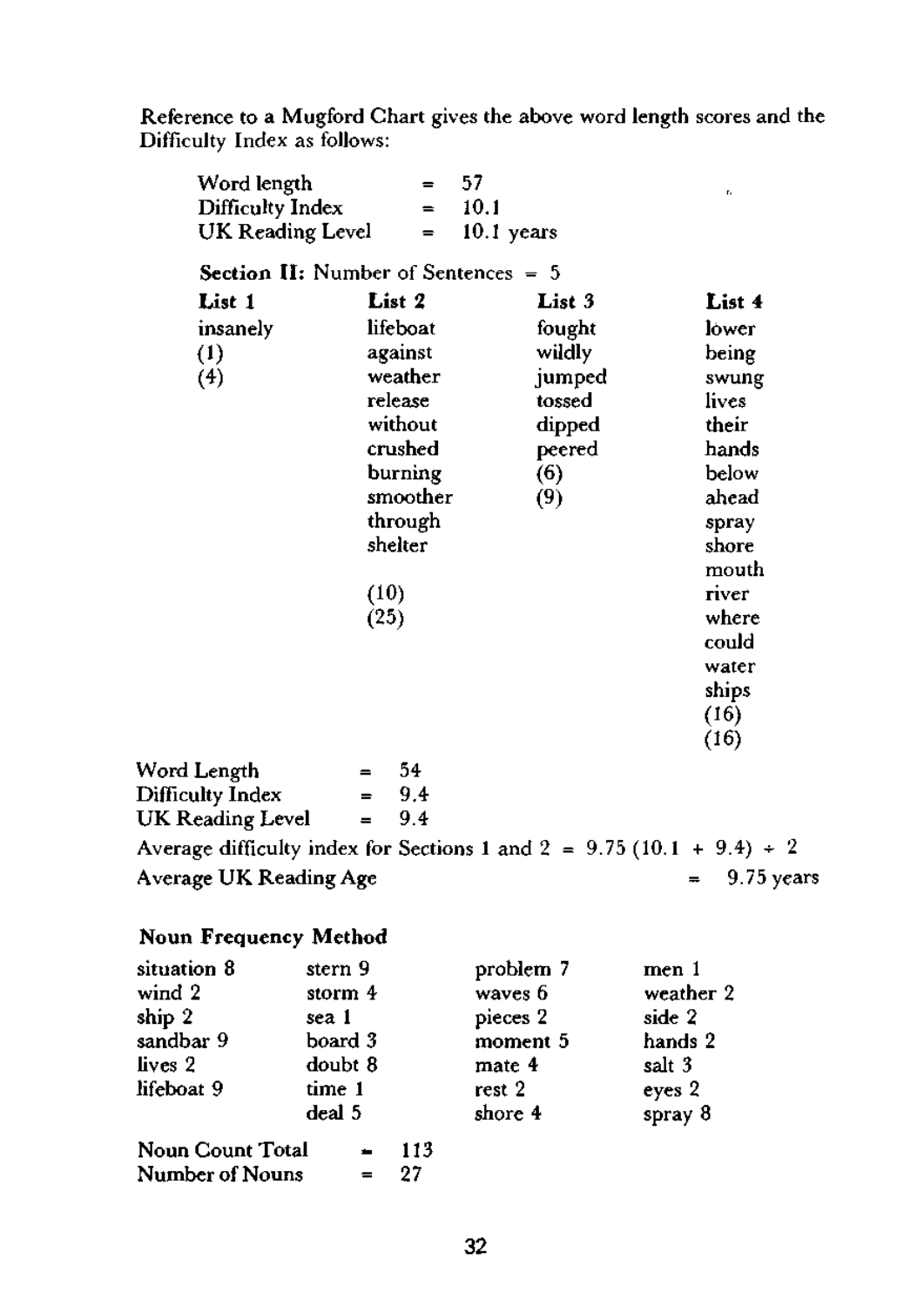Average Frequency Level 113 = **4.2 Approximate Age Range = '9 to 10 years** 

### **Discussion**

It is usual to take at least three extracts from a story or book to obtain an indication of its overall readability. In fact more than three extracts are required if the book is a text book containing different contributions by different authors. Naturally, there is a limit to what is practical so in the case of the Link 4 Pupils' Book (which contains 8 Units) 3 extracts from each Unit might be considered reasonable to give an overview. If three extracts are taken, even though the teacher or author would be advised to select extracts from each third of the story or book, the selection within each third should be randomly chosen.

The two extracts used above are therefore of limited use when it comes to determining whether the publications they come from are written at the same uniform standard throughout and are readable (i.e. understandable) by the criterion group they are designed for. That being so, some tentative interpretations can be made to show that readability indices are only the starting point in an evaluation process leading to the acceptance or rejection of a book or story.

The first thing to note is that there is little to choose from between the Mugford Chart and the Noun Frequency Method. Both approaches to the assessment of readability produced almost equivalent reading age levels on the demonstration extracts. Given that they are both highly valid and reliable as predictive readability measures, they are also both comparatively easy to use, although the Noun Frequency Method is the easier of the two. While both can be used for children between 8 and 15 years the Mugford Charts have the added advantage of extending down to  $5\%$  years and extending past 15 years to cover adult levels of readability. Both would appear to have face validity in the South Pacific given this region's heritage of English language teaching emanating from the United Kingdom, Australia and New Zealand. Even so it would be a useful research exercise to norm both formulas on different South Pacific populations to investigate whether there are ESL cultural differences which might influence the interpretation of scores.

A close examination of the two demonstration extracts indicates that an analysis of extracts like these should provide authors with useful ideas about improving their writing to make it more readable. Although the often quoted maxim of short sentences and simple vocabulary is generally helpful in leading to readable writing this is not always the case, especially with